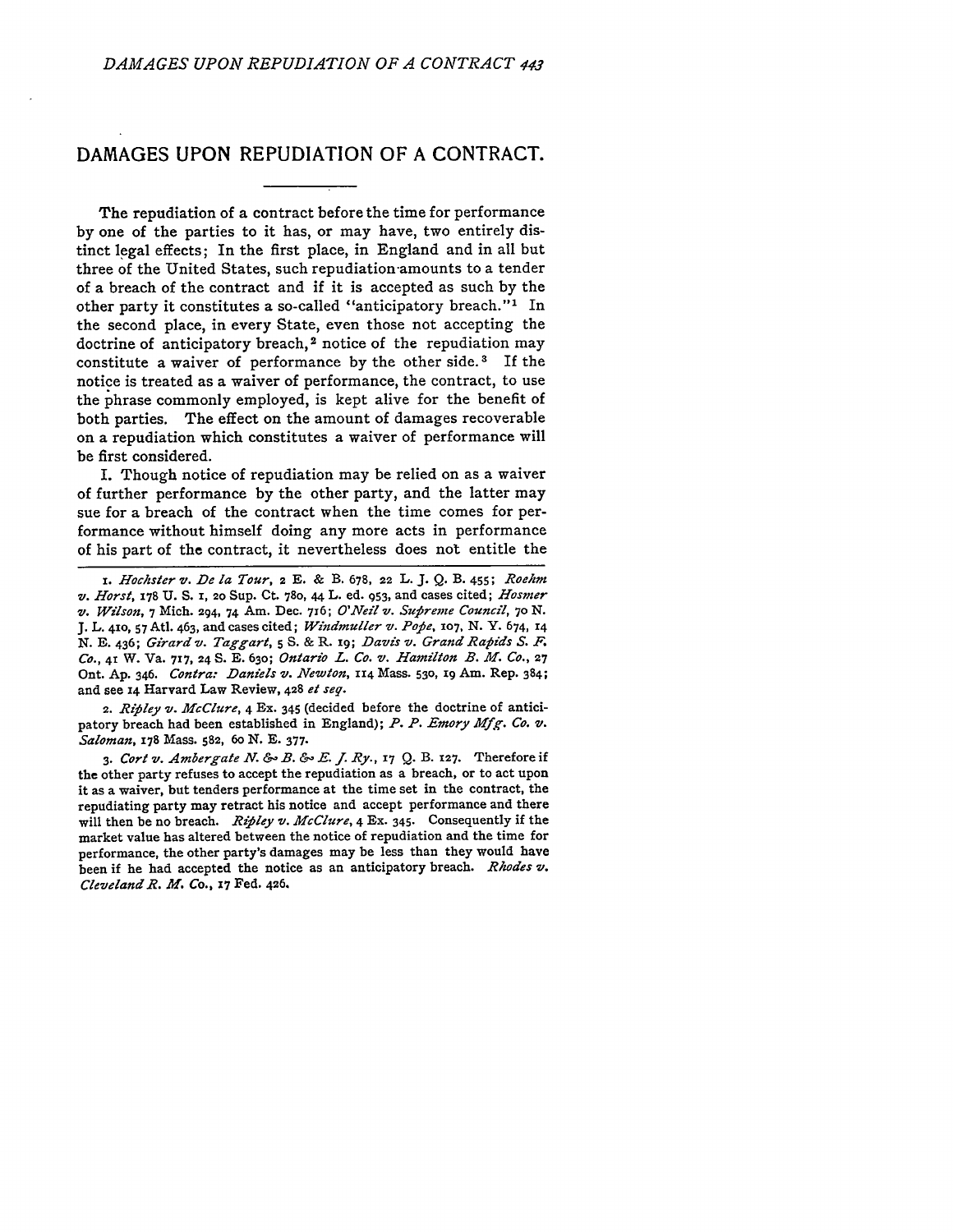plaintiff to any greater compensation than he would get if the notice of repudiation had not been given before the breach. The repudiating party must, of course, compensate the other for such damage as he inflicts; but he does not by his wrong-doing subject himself to a forfeiture. The measure of damages recoverable against him for non-performance is the value of the contract at the time for its performance, or the socalled profit of the contract. This, generally speaking, is the difference between the contract price and the cost of full performance;4 in case of a contract for the sale of goods this will be equal to the difference between the contract price for the goods and their actual value at the time for delivery. **<sup>5</sup>**In the case of a contract for the manufacture and sale of goods, when the breach consists in a refusal to accept the goods, it will amount to the difference between the contract price and the cost of manufacture. 6 In many cases, however, the result of the notice of repudiation will be to stop performance by the plaintiff and in that way to cause a waste of his labor and materials. Whenever the result of the defendant's repudiation is to cause a waste of this sort to the plaintiff, compensation for this waste may be recovered in addition to the profit of the contract. **<sup>7</sup>**

Where a contract is performable in installments, such, for instance, as a contract for the delivery of goods in stated amounts from time to time, and there is a repudiation during the progress of the performance the damages for a breach consisting of the non-performance of subsequent installments

*6. Hinckley v. Pittsburgh Steel Co.,* **121** U. **S.** 264; *Worrell v. Kinnear Mfg. Co.,* **103** Va. *719,* 49 S. **E.** 988.

*7. Hale v. Hess, 30* Neb. 42, 46 N. W. 261; *Dunnv. Allen,* 55 App. Div. 637, 67 N. Y. S. **218.** So where the defendant contracted with the plaintiff for ten-inch leather hose to be manufactured by the plaintiff, and repudiated the contract after the leather had been cut, and there was no sale for larger than nine-inch hose, the plaintiff was entitled to recover not only the profit that would have been made on the contract if it had been fully performed, but also the waste caused by cutting the leather down for nine-inch hose. *City of Chicago v. Greer, 9* Wall. **726, x9** L. ed. **769.**

*<sup>4.</sup> Brown v. Muller,* L. R. 7 Ex. **319;** *Long v. Conklin,* 75 Ill. **32;** *Goodrich v. Hubbard,* **5I** Mich. **62;** *McMaster v. State, io8* **N. Y. 488,** 15 **N.** E. 417.

**<sup>5.</sup>** Cases where the seller repudiated: *Leigh v. Patterson,* 8 Taunt. 540; *P. P. Emory Mfg. Co.* v. *Saloman,* **178** Mass. **582,** 6o N. **E. 377;** *Leo Austrian & Co. v. Sfiringer,* 94 Mich. 343, 54 **N.** W. **50,** 34 Am. St. Rep. **350.** Cases where the buyer repudiated: *Philpot v. Evans,* **5** M. & W. 475; *Rhodes v. Cleveland R. M. Co.,* **17** Fed. 426; *Kadish v. Young.* 1o8 Ill. **170,** 48 Am. Rep. 548; *Simons v. YfisilantiPafier Co.,* 77 Mich. i85, 43 **N.** W. 864.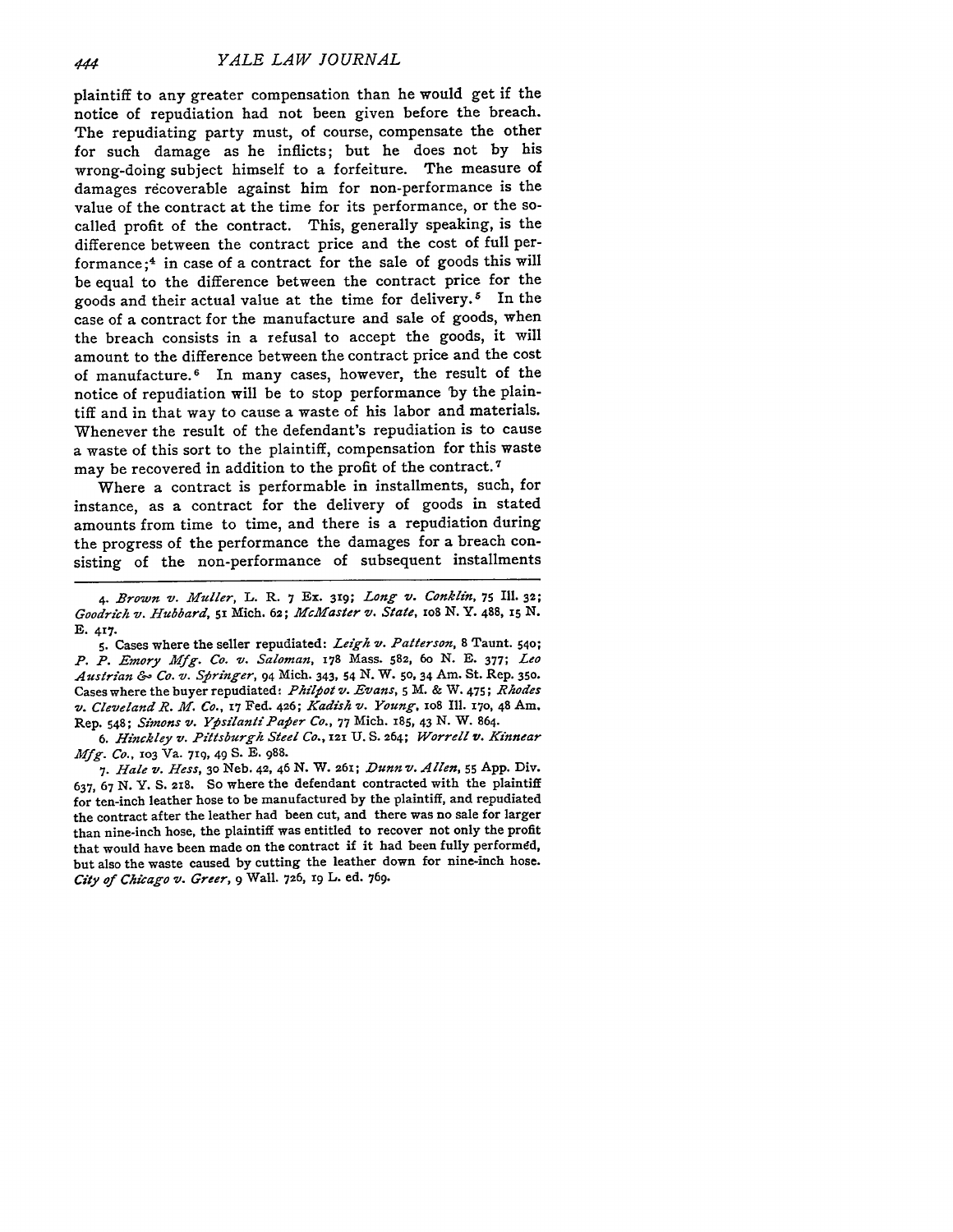is to be estimated as at the time for the performance of each, and not as at the time for the performance of the last installment. If, for instance, between the time of the first breach and of the final breach the value of goods to be delivered fluctuates, the buyer who has failed to receive the installments due him cannot demand damages based on the value of the goods at the time the last installment should have been delivered, but he must be content with a basis of compensation which will give him the value of each installment at the time it should have been delivered.<sup>8</sup> If, however, when delay occurs in the course of delivery, the parties by mutual agreement extend the time for delivery, so that when a breach finally happens, it is a breach of what has come to be an obligation at that time to deliver all the over-due installments, the damages are of course to be estimated as for non-delivery of all the articles at this agreed time. **9**

The question of most difficulty in a case where, in spite of the notice of repudiation, the other party chooses to hold to the original contract, is whether the plaintiff may, if he chooses, proceed with the performance and charge the defendant in some way with the cost of the complete performance. If such a course does not enhance the damages he may clearly do so. This is the case where the contract is for the manufacture and delivery of goods readily salable in the market. The measure of damages for the breach of such a contract is the difference between the contract price and the cost of manufacture. This difference will not be increased by the act of the manufacturer in completing the manufacture. Indeed, it may be incumbent upon him to complete the manufacture notwithstanding<br>the notice of repudiation. If, for instance, the notice the notice of repudiation. should reach the manufacturer of such goods at the time when his product was incomplete, it would cause a waste of his labor and material to leave the product uncompleted. If he could stop at that time and charge the defendant with the waste caused by the incompletion of his product, he would thereby not diminish, but unnecessarily increase the damages to be paid by the wrongdoer; the waste of labor and material would be unnecessary, and for' this reason he could not compel the defendant to pay for it.

<sup>8.</sup> *Brown v. Muller*, L. R. 7 Ex. 319; *Ex parte Llansamlet T. P. Co.*, L. R. x6 **Eq.** 155; *Barningham v. Smith,* **3** L. T. Rep. **540;** *Delaware &- Hl. C. Co. v. Michell,* **92** IlI. App. 577; *Hill v. Chifiman,* 59 Wis. **211,** i8 N. W. **z6o.**

**<sup>9.</sup>** *Ogle v. Earl Vane,* L. R. **2 Q.** B. **275;** *.Ralli v. Rockmore, xxx.* Fed.874.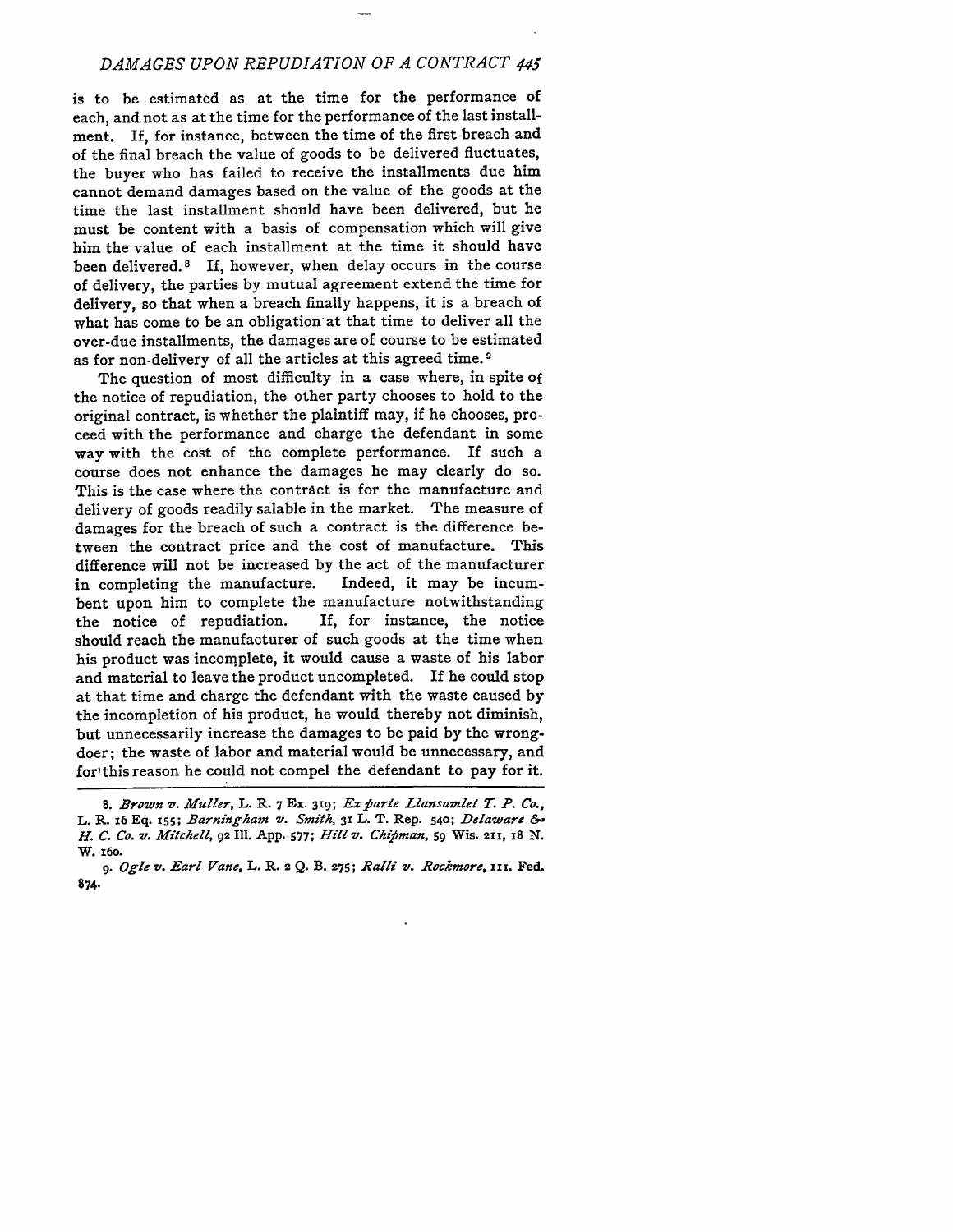In such a case, therefore, the manufacturer must complete the process of manufacture and thus enable himself to obtain the market price for his goods.

If, on the other hand, any further expenditure in performance of the contract after the reception of the notice of repudiation would be a mere waste, the plaintiff cannot incur such an expense, but must cease performance upon reception of the notice of repudiation. This doctrine was first clearly established in the leading case of *Clark v. Marsiglia*.<sup>10</sup> In that case it appeared that the defendant delivered, a number of paintings to the plaintiff to clean and repair, and after the plaintiff had commenced work upon the paintings the defendant desired him not to go on, as he had concluded not to have the work done. The plaintiff, notwithstanding, finished the cleaning and repairing of the pictures and claimed to recover for doing the whole work and for materials furnished; insisting that the defendant had no right to countermand the order he had given. The court said: "The defendant, by requiring the plaintiff to stop work upon the paintings, violated his contract and thereby incurred a liability to pay such damages as would include a recompense for the labor done and material used, and such further sum in damages as might, upon legal principle, be assessed for the breach of the contract; but the plaintiff had no right, by obstinately persisting in the work, to make the penalty upon the defendant greater than it would have otherwise been." And again: "In all such cases the just claims of the party employed are satisfied when he is fully recompensed for his part performance and indemnified for his loss in respect of the part left unexecuted; and to persist in accumulating a large demand is not consistent with good faith toward the employer." This decision has been almost universally followed.<sup>11</sup>

Occasion for the application of the principle of *Clark v. Marsiglia* usually occurs where the contract is for work to be done on the property of the defendant, **12** or where a specific article is

io. **z** Denio, **317.**

*ir. Rhodes v. Cleveland R. M. Co.,* **17** Fed. **426;** *Kingman v. Western Mfg. Co.,* 92 Fed. 486, 34 **C.** C. **A.** 489; *American P. & E. Co. v. Walker* 87 Mo. App. 503; *Dillon v. Anderson*, 43 N. Y. 231; *Heiser v. Mears*, 120 N. C. *443,* **27** S. E. *17; Davis v. Bronson,* 2 N. Dak. **300, So** N. W. 836; *Danforth v. Walker,* 37 Vt. **239, 40** Vt. **257;** and cases cited in Williston's Pollock on Contracts, p. 349.

*<sup>12.</sup> Clark v. Marsiglia,* x Den. 317; *Davis v. Bronson,* 2 N. Dak. **300, 5o N.** W. **836.**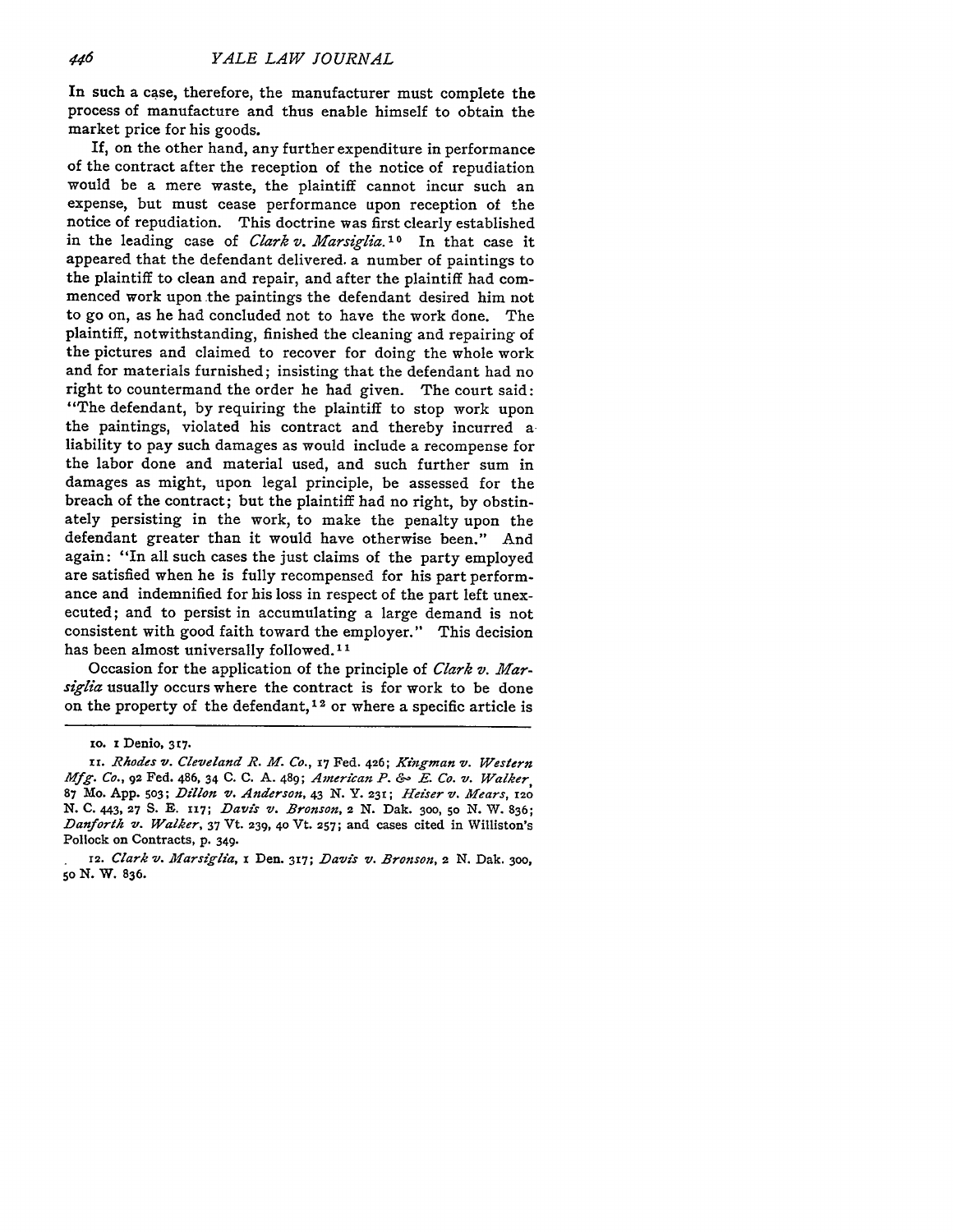to be made for the defendant which will be of use to no one else.<sup>13</sup> But the same rule applies even in the case of a sale of ordinary goods salable in the market, when the plaintiff insists upon shipping the goods to the place of delivery, at considerable expense for carriage, although he has received notice that the goods will not be accepted by the purchaser. 14

Even in the case of a contract of special value to the defendant, it might be less wasteful to continue to work after notice of repudiation than to stop work, though so far as the defendant is concerned the performance of the contract would be useless to him. This happens where the work for the defendant is only part of the entire process. So where the article to be delivered to the defendant was only a by-product of manufacture the plaintiff would of course not" be called upon to stop the whole manufacture.<sup>15</sup> This principle was involved in the interesting case of *Martin v. Meles*.<sup>16</sup> This was a contract by which the plaintiff was to bring and prosecute a test case in defense of a patent. The suit was brought for the benefit of a large number of persons interested, who severally agreed to pay a share of the cost of services and expenses. After suit had begun, one of the parties gave notice to the plaintiff to discontinue on his behalf. In spite of the notice the plaintiff continued to prosecute the suit and charged the defendant with his portion of the expenses; although if the suit had been dropped upon receipt of his notice of repudiation a large part of the expenses would have been avoided. The court held that the plaintiff was not obliged, under the circumstances, to discontinue the suit at the defendant's request. Mr. Chief Justice Holmes said that the doctrine of *Clark v. Marsiglia* would not apply in such a case, where there was a common interest in the performance, and where what had been done and what remained to do probably were to a large extent inter-dependent.

In cases of repudiation not accepted as a breach of the contract the measure of damages is therefore not affected by the repudiation except so far as, according to the rule in *Clark v. Marsiglia,* the person notified must cease from further wasteful expenditure on account of the contract.

*x3. Kingtman v. Western Mfg. Co.,* 92 Fed. 486, 34 **C. C. A.** 489; *American P. &- E. Co. v. Walker,* 87 Mo. App. **503.**

*<sup>14.</sup> Sonka v. Chatham,* 2 Tex. Civ. **App.** 312, **21** S. W. 948. But see *Roebling v. Lock Stitch Fence Co.,* **130** Ill. 660, 22 **N.** *E.* **18.**

*x5. Southern Cotton Oil Co. v. Hefflin, 99* Fed. 339, **39 C. C. A.** 546. 6. **179** Mass. **114.**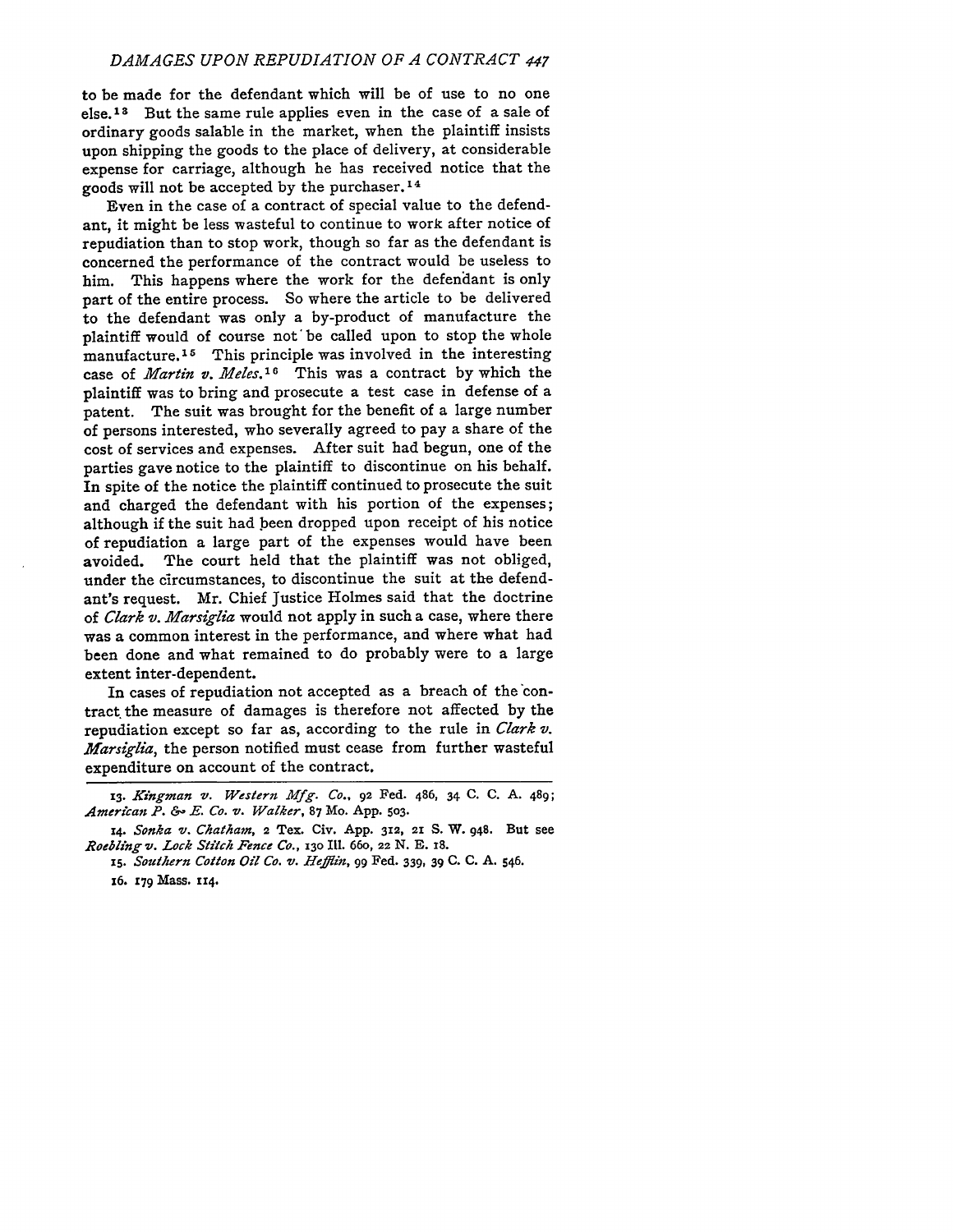II. Regarded as an offer for a breach of the contract, the repudiation, when accepted as such, becomes a complete breach and the injured party is at liberty to begin suit at once and to recover entire damages. The damages are to be assessed, of course, as of the date of the breach; nevertheless, they are to be a compensation for the loss caused by depriving the plaintiff of the benefit of the contract as it was originally made. The doctrine of anticipatory breach is not a doctrine which fictitiously moves the performance ahead to the time of the repudiation, and regards the repudiation as a failure to perform the contract. The anticipatory breach takes effect as a premature destruction of the contract rather than as a failure to perform it in its terms. The damage caused by such a premature destruction is, to be sure, due to the consequent failure to secure performance; but this is a failure to secure performance according to its original terms, that is, performance at the time and place when performance was required according to the terms of the agreement. Since the injury is the destruction of the contract, regarded as an article of property, the measure of damages is the value of such property at the time of its destruction; but since the value of a contract will ordinarily be determined by the benefit which its performance would confer, the exact measure of damages upon an anticipatory breach is in the ordinary case precisely the same as it would be if the repudiation were not accepted as a breach and the injured party brought suit, after the time of performance, for the non-performance at the time set. In other words, though the plaintiff sues at once for an anticipatory breach of the contract, his damages are to be assessed according to the cost of performance, not at the time of the breach, but at the time set for performance. **17**

Thus in the leading case of *Roper v. Johnson*<sup>18</sup> it appeared that a contract by the defendant to deliver certain goods had been repudiated by him before the time for performance, and

**z8.** L. R. **8 C.** P. **x67.**

*<sup>17.</sup> Roper v. Johnson,* L. R. **8. C.** P. **167;** *Roehm v. Horst,* **178 U. S. x, 20** Sup. **Ct. 780;** *Missouri Furnace Co. v. Cochran,* 8 Fed. 463; *Cherry V. 1. W. v. Florence 1. R. Co.,* 64 Fed. 569, **12 C. C. A.** 306; *York D. M. Co. v'. Lusk,* 6 Kan. App. **629,** 49 Pac. 788; *Lee v. Briggs,* 99 Mich. **487,** 58 **N.** W. **477;** *Windmuller v. Pope, 107* N. Y. 674, **14 N. E.** 436; *Todd v. Gamble, 148* **N. Y. 382, 42 N. E.** 982; *Davis v. Grand Rapids S. F Co.,* 4r **W.** Va. **717,** 24 **S. E.** 630; *Ontario Lantern Co. v. Hamilton B. M.* **Co.,27** Ont. App. 346. In case of a contract for the entire product of a manufactory, the profit made **by** other employment of the factory should be subtracted. *Allen v. Field,* **130** Fed. 64r.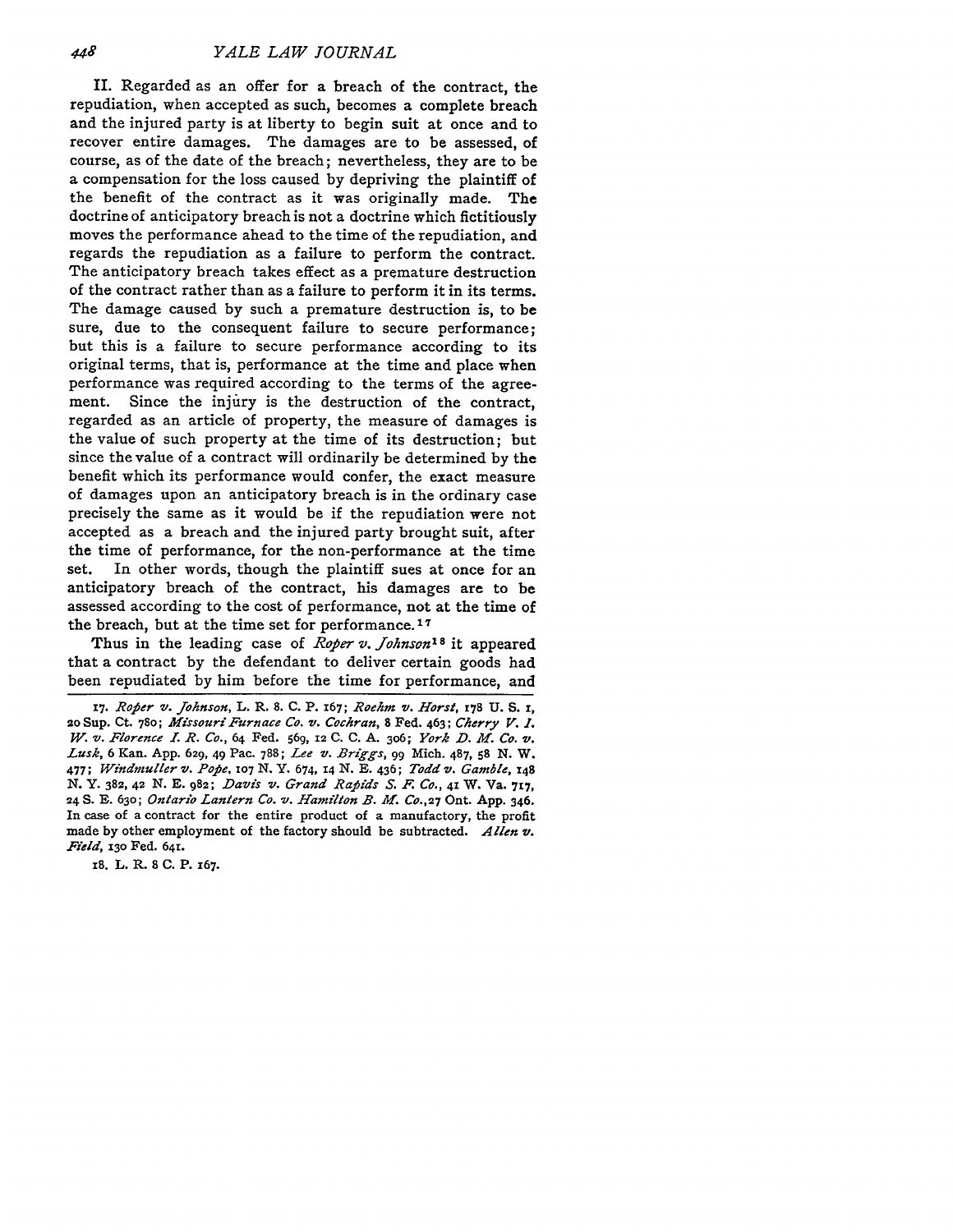that this repudiation had been accepted as a breach by the plaintiff, who brought suit at once. The court held that the measure of damages was the difference between the contract price and the market price at the time for performance. So in the case of *Roekm v. Horst,19* where the purchaser repudiated a contract of sale before the time for delivery and the seller brought suit at once, it was held that the basis of damages in the absence of special circumstances was the cost of performance at the time fixed therefor by the contract.

Where the trial of the action is not had until after the time fixed by the contract for performance this rule will not result in any uncertainty as to the amount of damages; for market values at the time fixed for performance can be shown, and the amount of damages is therefore no more uncertain than it would have been if suit had been brought after the time fixed for performance. If, however, suit is brought and actually comes to trial before the time fixed for performance, there is an element of uncertainty, because the jury can tell only by conjecture what would be the actual cost of performance at the time set therefor. This, however, should be regarded as no objection to the application of the ordinary rule of damages. It is true that in such a case values at the time of breach, or rather at the time of trial, will be introduced in evidence and will probably form the basis upon which the jury will find the values at the date for performance; but such actual values are introduced in evidence not because values at the time of breach are of any importance in themselves, but merely as evidence to prove the probable values at the time of performance. It is also true that by this means the plaintiff may in fact get a larger verdict than he would have obtained if the trial had been held after the date for performance. This will happen, for instance, when the market unexpectedly rises or falls, as the case may be, between the time of trial and time of performance. But as Mr. Chief Justice Fuller said in the case of *Roehm v. Horst,* "Although he may receive his money earlier in this way, and may gain or lose by the estimate of his damage in advance of the time for performance, still, as we have seen, he has the right to accept the situation tendered him, and the other party cannot complain."

This is the generally accepted view; but in the important case of *Masterton v. Mayor of Brooklyn2 <sup>0</sup>*a different view was

**<sup>19. 178</sup> U. S. 1, 20 Sup.** Ct. **780.**

**<sup>20.</sup>** 7 Hill **(N.** Y.) **62.**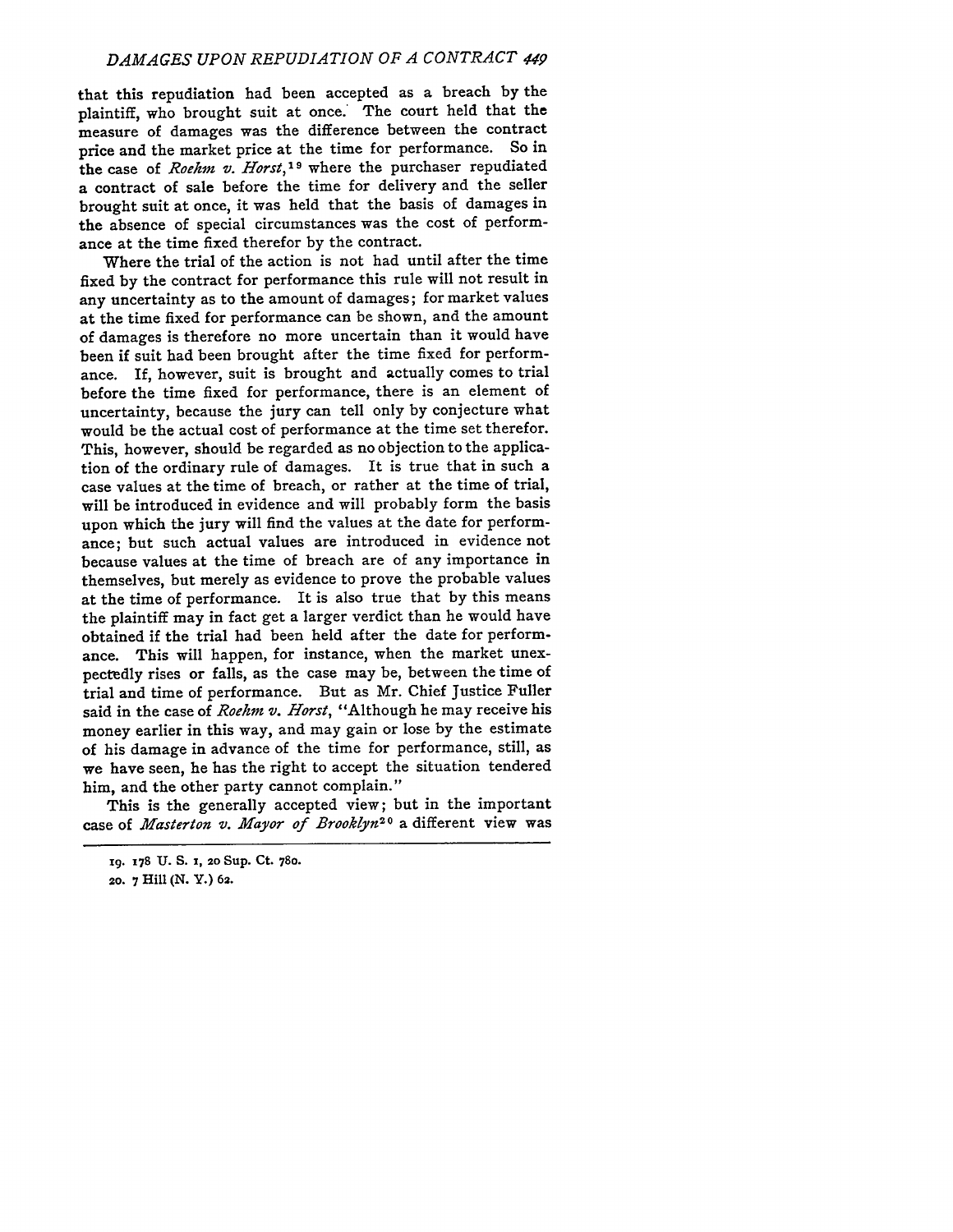taken by the majority of the court. That was an action by a contractor who had agreed to deliver at the site of, the city hall in the city of Brooklyn all the marble that m'ight be required for building the edifice. The contract was made in **x836,** and in 1837 the city cancelled it. Full performance could not have taken place until **1840.** The action was brought before the performance could have been completed, but was not brought to trial until after the completion of the building. In order to find the profit of the contract it was of course necessary to determine the cost of the labor and materials required to deliver the marble at the building; and it was shown that. the, value of labor and materials fluctuated greatly between 1837 and **1840.** The majority of the court expressed the view that these fluctuations could not be shown, and that the profit of the contract must be estimated according to the value of labor and materials in 1837, at the time when the contract was cancelled. Chief Justice Nelson said, "The damages are to be settled and ascertained according to the existing state of the market at the time the cause of action arose, and not at the time fixed for future performance." Judge Bronson concurred, saying, "This is the most plain and simple rule; it will best preserve the analogies of the law; and will be as likely as any other to do substantial justice to both parties." Judge Beardsley, on the other hand, said: "The expense of executing the contract must necessarily depend upon the price of labor and materials. If prices fluctuate during the period in question, that may be shown *by.* testimony. In this respect there is no need of resorting to conjecture; for all the data necessary to form a correct estimate of the entire expense of executing the contract can now be furnished by witnesses. If the cause had been brought to trial before the time for completing the contract expired, it would have been impracticable to make an accurate assessment of the damages. This is no reason, however, why the injured party should not have his damages." These expressions of opinion by the judges in *Masterton v. iAfayor of Brooklyn* are only dicta, for the case was sent back for a new trial on another point; and these dicta have not been very largely followed.<sup>21</sup> Indeed, they apparently do not now represent the law in New York.<sup>22</sup> The case has, how-

**<sup>21.</sup>** They were followed in *Sullivan v. McMillan,* **26** Fla. 543, **8** So. Rep. **45o,** *and James H. Rice Co. v. Penn P. G. Co.,* **88** Ill. **App.** 407.

*<sup>22.</sup> Windmuller v. Pofie, 1O7* **N.** Y. 674, **14 N. E.** 436; *Todd v. Gamble,* **148 N. Y. 382,** *4z* **N. E. 982;** *St. Regis P. Co. v. Santa Clara L. CO.,* **173 N. Y.** 149, 6s **N. E. 967.**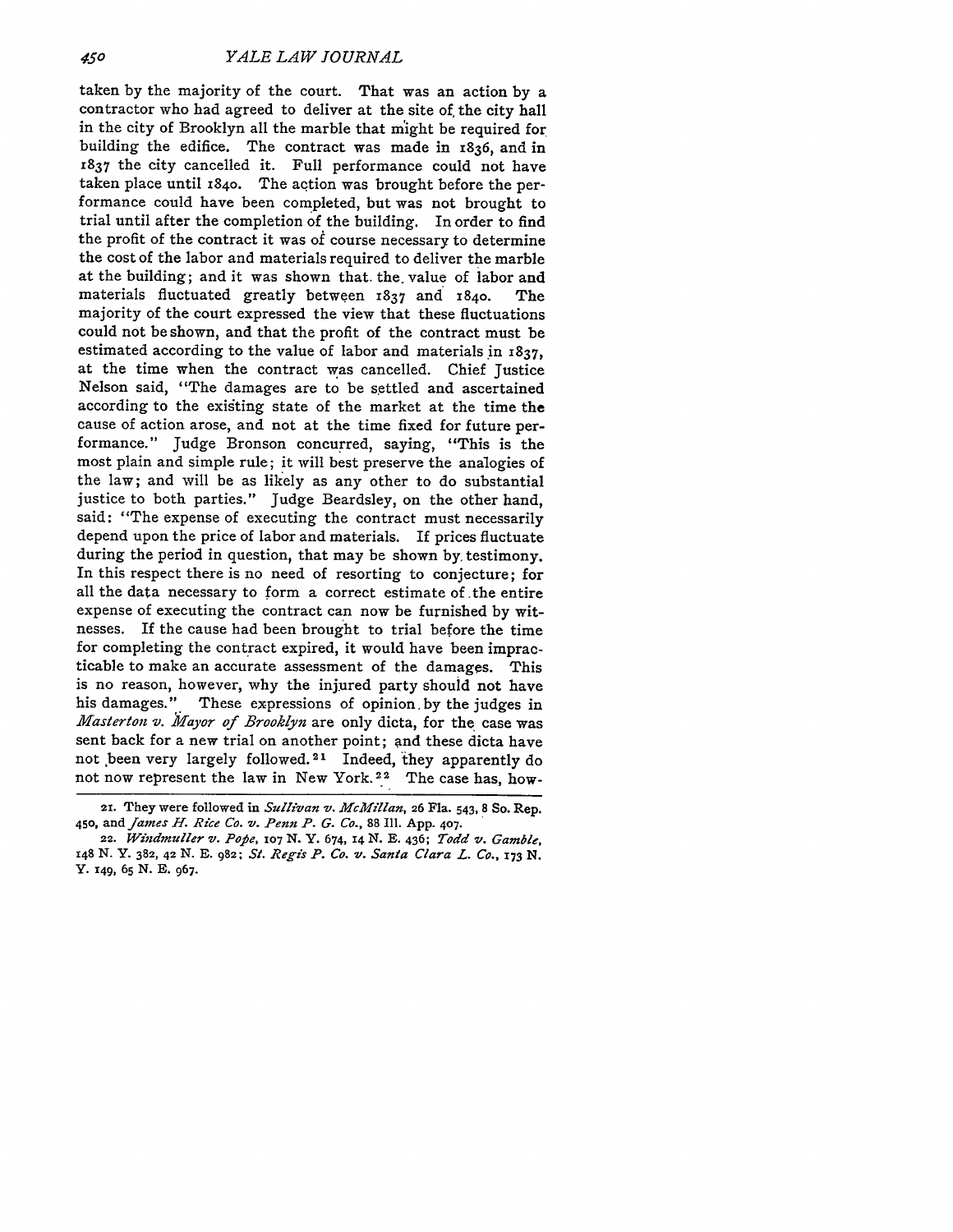ever, been frequently cited on this point, and more than one authority has treated the language of the majority.as a sound statement of the law. The argument is often put in this form. Damages are to be assessed as of the time of breach. Since the breach occurs at the moment of repudiation, damages are to be assessed as of that moment; and therefore when the assessment of damages involves an estimation of the value of commodities, that estimation should be made as of the time of the breach. This conclusion, however, is fallacious. It is true that the damage is to be assessed as of the time of the breach, but what is that damage? Suppose, for instance, we take a contract for the delivery of a thousand bushels of oats on the first of July, and suppose the contract is repudiated by the seller on the first of April; the loss thereby caused to the purchaser is not the loss at the time of so many bushels of oats. He had no right to the oats at that time by the original contract, nor did he gain a right to a thousand bushels of oats at that time by the repudiation of the original contract. His right at that time was a right to have one thousand bushels of oats delivered to him on the first of July; and it was the right to have the oats on the first of July, and not to oats on the first of April, that he lost by the repudiation. Now a right to a delivery of oats on the first of July is a right, the value of which, in the ordinary case, depends and can only depend upon the value of the Oats to be delivered at the time for delivery. The value of oats on the first of April is utterly immaterial.

To this statement, however, there may be one exception. The thing lost on the first of April, as has been seen, is a contract for delivery of July oats. While the value of a contract is ordinarily measured by the value of the performance of it, that is not true in every case. There are certain contracts for the future delivery of commodities which have a present market value, not directly dependent upon the ultimate value of performance. For instance, in the case.just stated, if there were a produce exchange in which oats could be bought for future delivery, in other words, in which there was a market for contracts for the future delivery of oats, a contract for the delivery of oats on the first of July would, on the first of April, have a certain market value fixed by bargains on the floor of the produce exchange; and on general principles of the law of damages that market value would be taken as the value of the contract, and not the benefit ultimately to come from the performance of it. If then the defendant destroyed this contract on April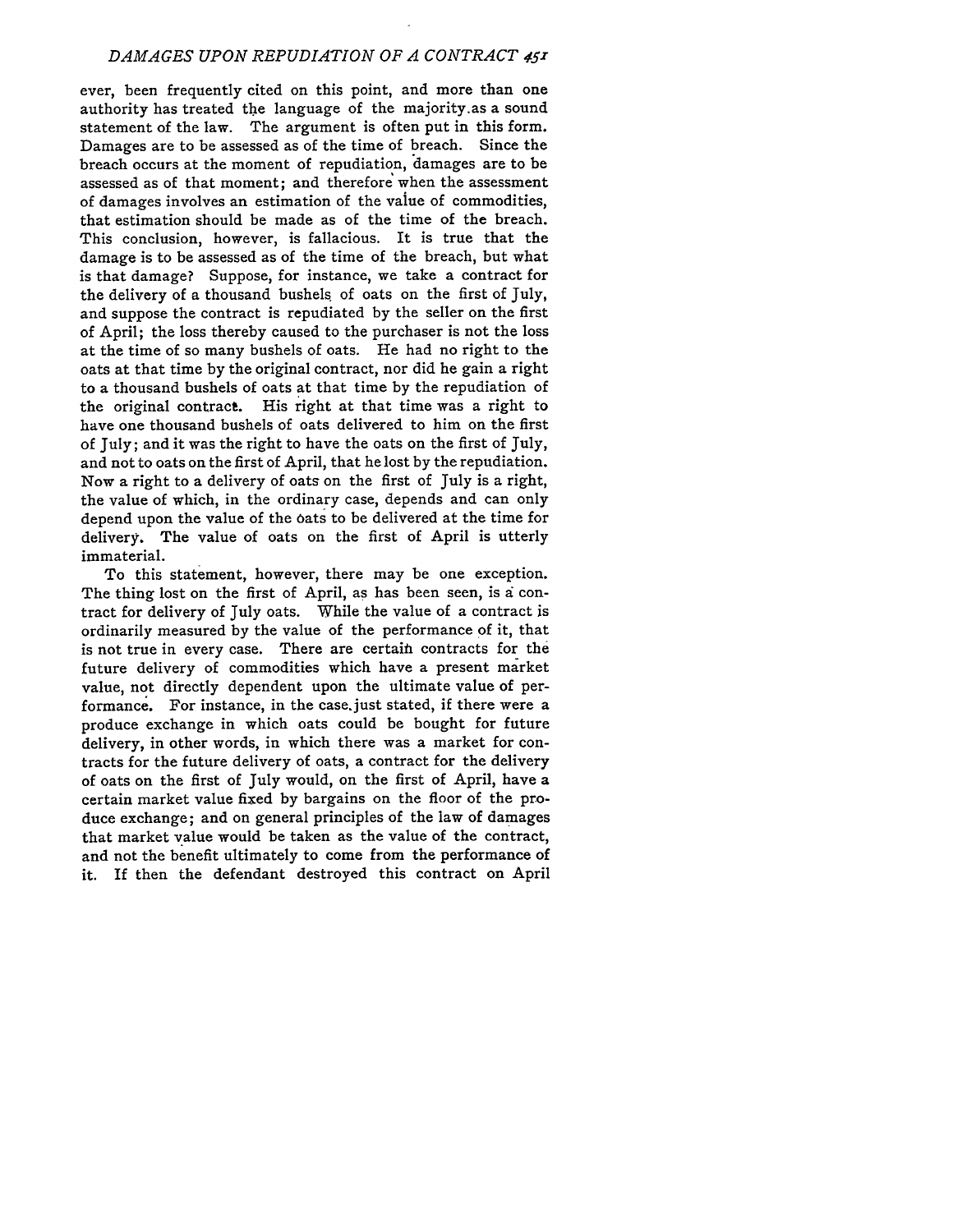first by a repudiation of it, the loss caused would be measured not by the value of the future delivery but by the market value of that contract on April first. It must be clearly noticed that this market value of the contract on April first is not the same thing as the difference between the contract price and the actual value of oats on April first. July oats may be quoted at a very different price from April oats; and the value of the contract would be the value of July oats on April first, not the value of April oats. In the case of an anticipatory breach of such a contract, therefore, the true measure of damages would seem to be the market quotation of goods of the sort for future delivery, and not the conjectural or even the actually proved profit arising from the contract in July. The value of anything for which there is a market is the market value, even though the actual economic worth of it may be different. **2,3**

This doctrine, as will be seen, applies only in a narrow class of cases; namely, those where there is a market value for "futures." In several such cases, however, the courts, not noticing this distinction but seeing that the current quotations furnished the proper measure of damages, have attempted to work this out by some application of the rule denying recovery for avoidable consequences. It therefore will be necessary, in order to complete the consideration of this subject, to consider with some care the applicability of the rule of avoidable consequences to breaches of contract before the time for performance.

III. In the early case of *Lee v. Paterson*,<sup>24</sup> where the notice of repudiation was not accepted as a breach, Bürrough, J., in holding that damages should be based on the market price at the time for performance, said: "The plaintiff was not bound to go into the market and buy. He never assented to *rescind* the contract." This has been thought by some courts to indicate that if he had accepted the repudiation as a breach, he might have been obliged to go into the market and buy. It is entirely clear, however, that in using the word *rescind* Mr. Justice Būrrough did not have in mind the doctrine of anticipatory breach; which was not laid down by any English court until more than fifty years after his time. He had in mind the rescision of the contract in the true sense. In the later case of *Brown v. Muller*, <sup>25</sup> where also notice of repudiation was not accepted as a

*<sup>23.</sup> National Bank of Commerce v. New Bedford,* **175** Mass. **257.**

<sup>24. 8</sup> Taunt. **540.**

**<sup>25.</sup>** L. R. 7 Ex. **319.**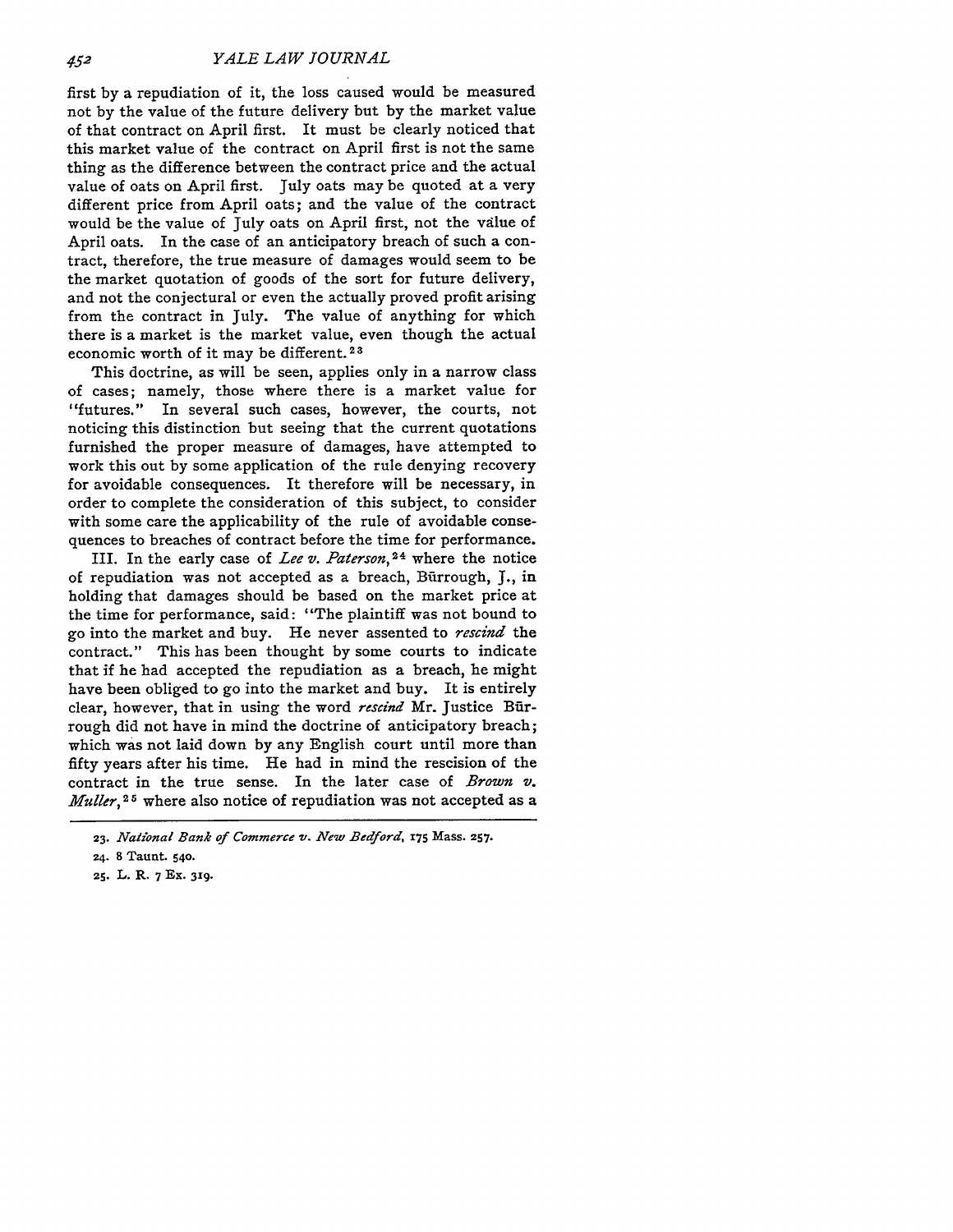breach, the court said distinctly that the plaintiff need not go into the market and buy other goods on the defendant's account. In *Roper v. Johnson,26* where the repudiation was accepted and suit brought at once, the court clearly expressed the view, *obiter,* that the plaintiff was under no obligation to go into the market and attempt to get a new contract. In the later case of *Roth v. Taysen, <sup>2</sup> <sup>7</sup>*however, the court took a different view. In that case the buyer of goods repudiated his contract at a time when the market was obviously falling. The court held that the seller was bound to sell the goods at once upon accepting the notice as a breach, and that he could charge the defendant with only such damages as would have accrued if he had sold within a reasonable time. The court in this case relied on the special circumstance that by a clause in the contract either party, upon breach by the other, might, after written notice, resell or repurchase on the other's account. In view of this clause it seems clear that it was the plaintiff's duty, in accordance with the doctrine of *Clark v. Marsigflia,* to sell on the defendant's account. In the later case of *Nickol v. Ashton*,<sup>28</sup> the court expressed *obiter* its concurrence in this decision upon the general principle that it was the duty of the injured party to mitigate his damages.

In this country actual authorities on the point are few. In the case of *Kadish v. Young, <sup>2</sup> <sup>9</sup>*where the plaintiff refused to accept notice of repudiation as a breach, the court held that the plaintiff was not bound to make a forward contract for the purchase of property. In the case of *Missouri Furnace Co. v. Cochran, 8 0* where after receiving notice of repudiation the buyer at once brought suit and immediately made a forward contract for the purchase at the then market rate, which afterwards and before the time set for performance declined, the court held that the measure of damages was to be governed **by** the actual market price at the time fixed **by** the contract for delivery, and that he could not get damages based upon the contract for future delivery which he had made at the time of repudiation. There was no claim in this case that it was unwise for the plaintiff to make a second contract. **S Oa** In *Hinckley v Pittsburgh*

3oa. The decision in this case seems questionable, because the making of the forward contract appears to have been a reasonable attempt to avoid further loss.

**<sup>26.</sup>** L. R. **8 C.** P. **x67.**

**<sup>27. 12</sup>** T. L. R. **211, 73** L. T. Rep. **628.**

**<sup>28.</sup> 1900, 2 Q.** B. **298.**

**<sup>29.</sup> xo8** Ill. **17o.** 48 Am. Rep. 548.

**<sup>30.</sup>** 8 Fed. 463.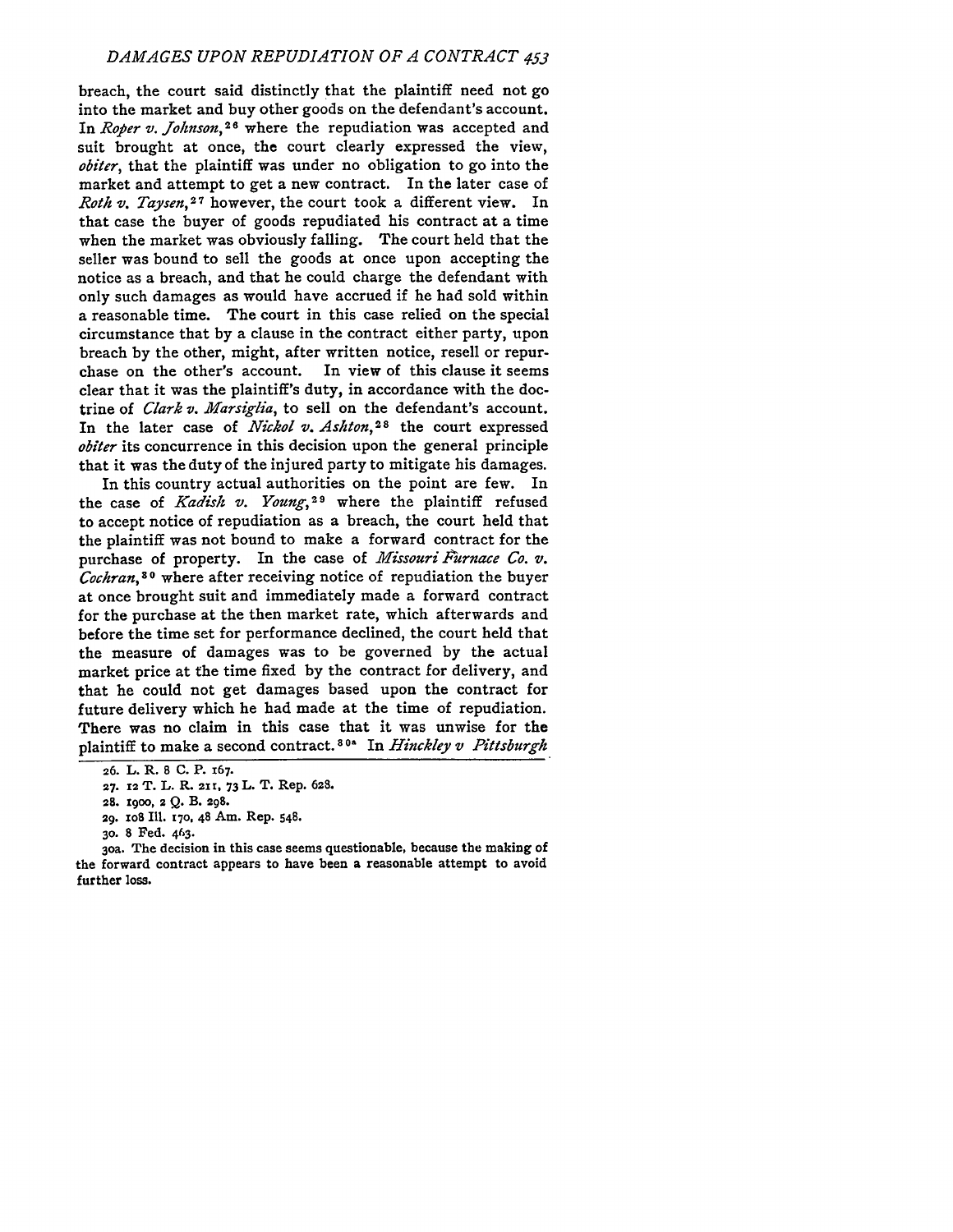*Steel Co., <sup>3</sup> <sup>1</sup>*where the plaintiff had contracted to manufacture and deliver steel rails and the defendant had cancelled the order before the time for delivery, the court held that the plaintiff need not mitigate the damages by completing the manufacture of these particular rails and selling them to others, but that the measure of damages was the difference between the contract price and the cost of manufacture. In Roehm v. Horst<sup>82</sup> the price and the cost of manufacture. court appeared to take it for granted that the damages would be mitigated by any circumstances of which the plaintiff ought reasonably to have availed himself, and added, "He may show what was the value of the contract **by** showing for what price he could have made sub-contracts." The contract was for the sale of hops, a commodity in which futures were bought and sold, and the buyer repudiated. The suggestion of the court therefore is that since "futures" in hops could be bought in the market the market price of the futures furnished a measure of the value of the contract. The court evidently does not mean to suggest that it was the duty of the plaintiff to mitigate the damages by enter-<br>ing into a future contract. Indeed, as the plaintiff was the Indeed, as the plaintiff was the seller he could have mitigated his damages in the sense of the English decisions only by *selling* for future delivery, not by buying. The suggestion of the court was neither that he should sell nor that he should buy, but that the value of his contract was determined by subtracting from the contract price the cost at the time of breach of a similar contract for the future delivery of hops. In other words, this case is an application of the principle already explained, that where a contract has a market value at the time of the breach that value is to be the basis of recovery, and not the profit of the contract at the time fixed for delivery. It thus appears that the doctrine of *Roth v. Taysen* finds no support in the Supreme Court of the United States.

On principle it seems perfectly clear that the repudiator of a contract cannot under any circumstances call upon the other<br>narty to make forward contracts for his benefit. Indeed, the party to make forward contracts for his benefit. very statement of the case would seem to show the unfairness of it. Assuming that the market is obviously rising or obviously falling and that it is desirable for one party or the other to protect himself by entering into a contract for future performance, it would seem that the burden and the risk should be thrown upon the wrong-doer rather than the innocent victim of the breach. To say that the wrong-doer, **by** his repudiation of the contract,

**<sup>31.</sup> 122 U. S. 264.**

**<sup>32.</sup> 178 U. S.** *i,* **20 Sup.** Ct. **780.**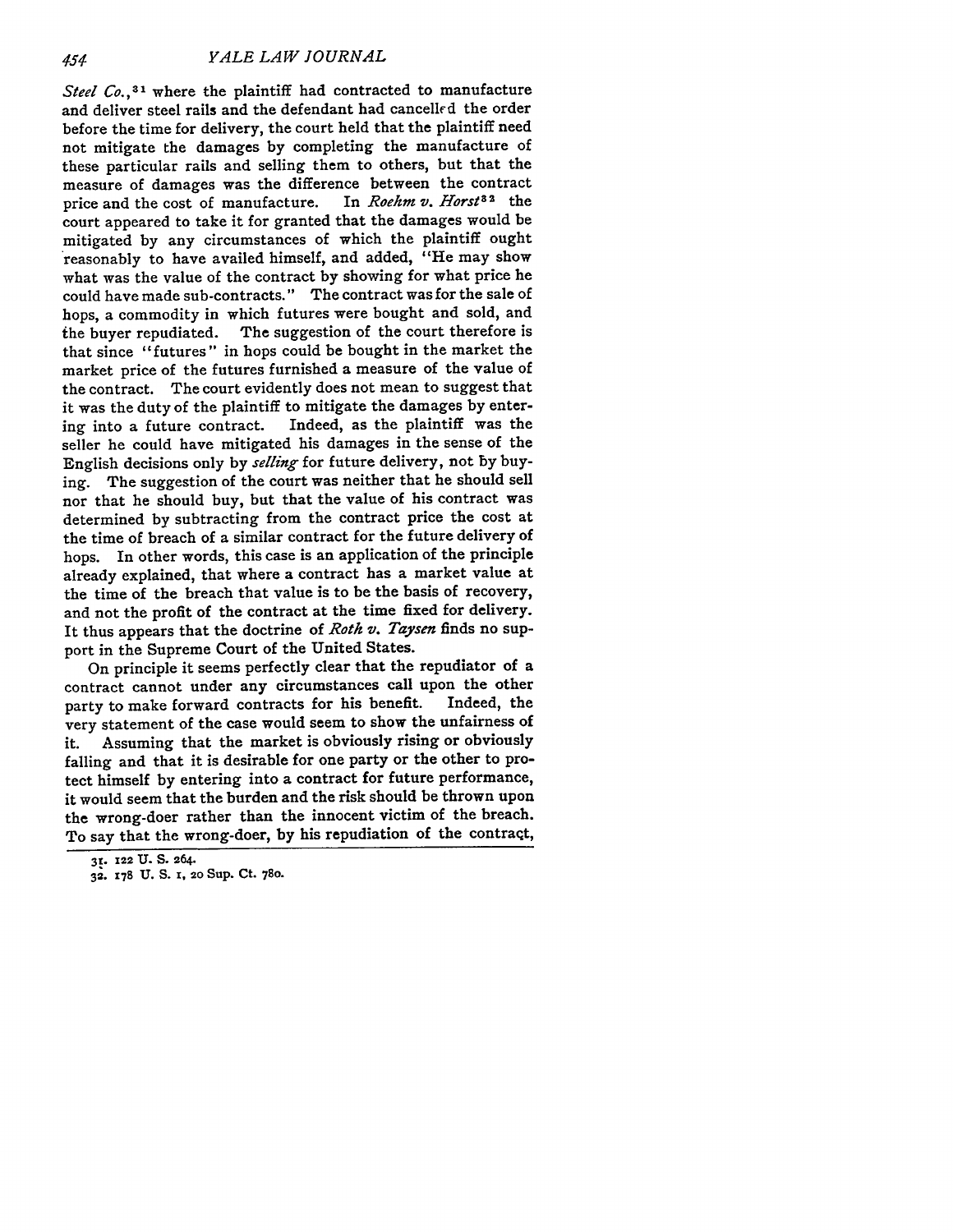can put upon his victim the risk of making a future contract and thus put him at the mercy of a jury, who if he makes a losing contract may say that it wa§ not reasonable, or if he fails to make a contract and the market turns to his advantage may say that it was unreasonable not to make it, is to give to the wrong-doer all the benefits and none of the burdens of the other party's skill and foresight in forecasting the market. But there are other objections fully as conclusive as this one. If the injured party is skillful enough to anticipate the market and to make a beneficial contract, he should be able to retain for himself all profits that arise from the exercise of his skill. Suppose, for instance, *A* buys oats for future delivery and the seller repudiates before delivery. Suppose thereupon *A,* believing that the market will continue to rise, makes a hundred contracts for the future delivery of oats to himself. If the market continues to rise he realizes a large profit on each of these contracts. Surely he is entitled to the benefit of such profits. To say that one of these contracts should be applied, not to his benefit, but to make up for the loss caused by the breach of the first contract, is to put it in the power of a repudiator, when the market is obviously going against him, to gain the advantage of the other party's skill and credit. The fact is that the repudiator is entitled to the benefit of no contract of the other patty except such as the other party could not have made but for the repudiation. If, for instance, an employer wrongfully discharges his servant before the term of employment has expired and the servant obtains other employment the employer is entitled to the benefit of such other employment, because but for the discharge the servant would not have had his time to dispose of in this way. If, however, all the beneficial contracts made by the wronged party could equally have been made if the repudiator had performed his contract, then the other party is entitled to the benefit of the repudiated contract and to the benefit of all others as well. This principle is well illustrated by the case of *Wolf v. Studebaker.3 8* In that case it appeared that the defendant agreed to let his farm to the plaintiff, receiving as rent one-half the profits; and when the time came he refused to give possession to the plaintiff. Being sued for the breach the defendant claimed the right to mitigate damages by showing what the plaintiff had earned in other employments during the season. This was held inadmissable. To put the matter in another way, a person whose contract has been broken by the other party is obliged to take steps to avoid consequential dam-

**<sup>33. 65</sup>** Pa. 459.